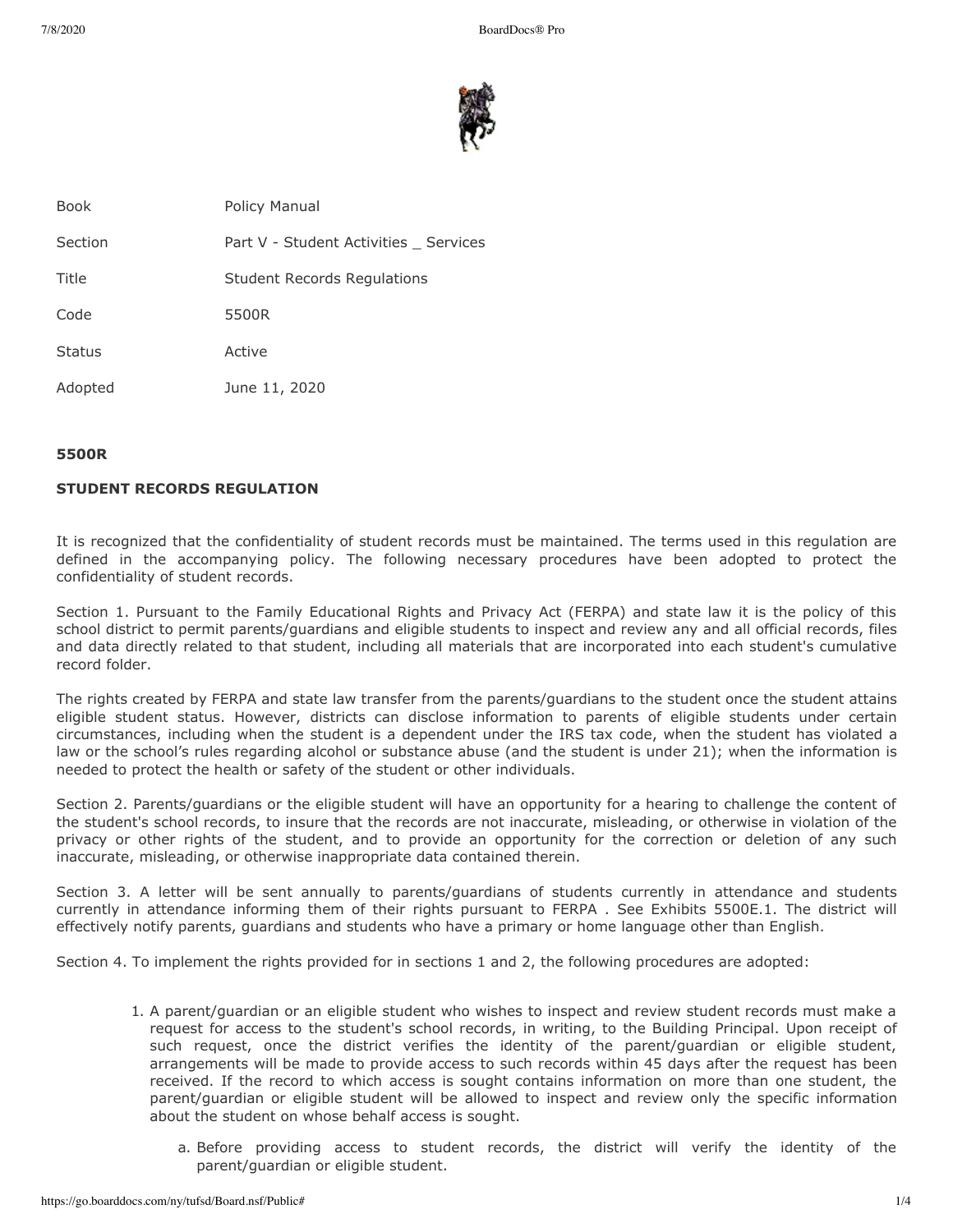- b. The district may provide the requested records to the parent/guardian or eligible student electronically, as long as the parent/guardian or eligible student consents. The district will transmit PII electronically in a way that maintains its confidentiality, using safeguards such as encryption and password protection.
- 2. A parent/guardian or an eligible student who wishes to challenge the contents of the student's school records must submit a request, in writing, to the Building Principal identifying the record or records which they believe to be inaccurate, misleading or otherwise in violation of the privacy or other rights of the student together with a statement of the reasons for their challenge to the record.
- 3. Upon receipt of a written challenge, the Building Principal will provide a written response indicating either that they:
- a. finds the challenged record inaccurate, misleading or otherwise in violation of the student's rights and that the record will be corrected or deleted; or
- b. finds no basis for correcting or deleting the record in question, but that the parent/guardian or eligible student will be given an opportunity for a hearing. The written response by the Building Principal will be provided to the parent/guardian or eligible student within 14 days after receipt of the written challenge. The response will also outline the procedures to be followed with respect to a hearing regarding the request for amendment.
- 4. Within 14 days of receipt of the response from the Building Principal, a parent/guardian or eligible student may request, in writing, that a hearing be held to review the determination of the Building Principal.
- 5. The hearing will be held within 10 days after the request for the hearing has been received. The hearing will be held by the Superintendent of Schools, unless the Superintendent has a direct interest in the outcome of the hearing, in which case the Superintendent will designate another individual who does not have a direct interest in the outcome of the hearing to hold the hearing.
- 6. The parent/guardian or eligible student will be given a full and fair opportunity to present evidence at the hearing. The parent/guardian or eligible student may, at their own expense, be assisted or represented by one or more individuals of their own choice, including an attorney.
- 7. The Superintendent or other individual designated by the Superintendent will make a decision in writing within 14 days after the hearing.
- 8. After the hearing, if the Superintendent or the individual designated by the Superintendent decides not to amend the record, the district will inform the parent/guardian or eligible student that they have the right to place a statement in the record commenting on the contested information or stating why they disagree with the decision of the district. Any statement placed in the record will be maintained with the contested part of the student record for as long as the record is maintained. Further, the statement will be disclosed by the district whenever it discloses the portion of the record to which the statement relates.

Section 5. Except to the extent that FERPA authorizes disclosure of student records without consent, student records, and any material contained therein which is personally identifiable, are confidential and will not be released or made available to persons other than parents/guardians or eligible students without the prior written consent of the parents/guardians or eligible student.

Exceptions to FERPA's prior consent requirement include, but are not limited to disclosure:

- 1. To other school officials within the district who have been determined to have legitimate educational interests.
- 2. To officials of another school, school system or post secondary institution where the student seeks or intends to enroll.
- 3. To authorized representatives of the Comptroller General of the United States, the U.S. Secretary of Education, the U.S. Attorney General, or state and local education authorities in connection with an audit or evaluation of a federal- or state-supported education program or in compliance with legal requirements related to those programs.
- 4. In connection with the student's application for or receipt of financial aid.
- 5. To state and local officials or authorities in compliance with state law that concerns the juvenile justice system and the system's ability to effectively serve, prior to adjudication, the student whose records are being released.
- 6. To organizations conducting studies for, or on behalf of, education agencies or institutions, in order to develop tests, administer student aid, or improve instruction.
- 7. To accrediting organizations to carry out their accrediting functions.
- 8. To parents of a dependent student, as defined by the Internal Revenue Code.
- 9. To comply with a judicial order or lawfully issued subpoena, including ex parte court orders under the USA Patriot Act. Prior to complying with a judicial order or subpoena, the district will make a reasonable effort to notify the parent/guardian or eligible student, unless the district has been ordered not to disclose the existence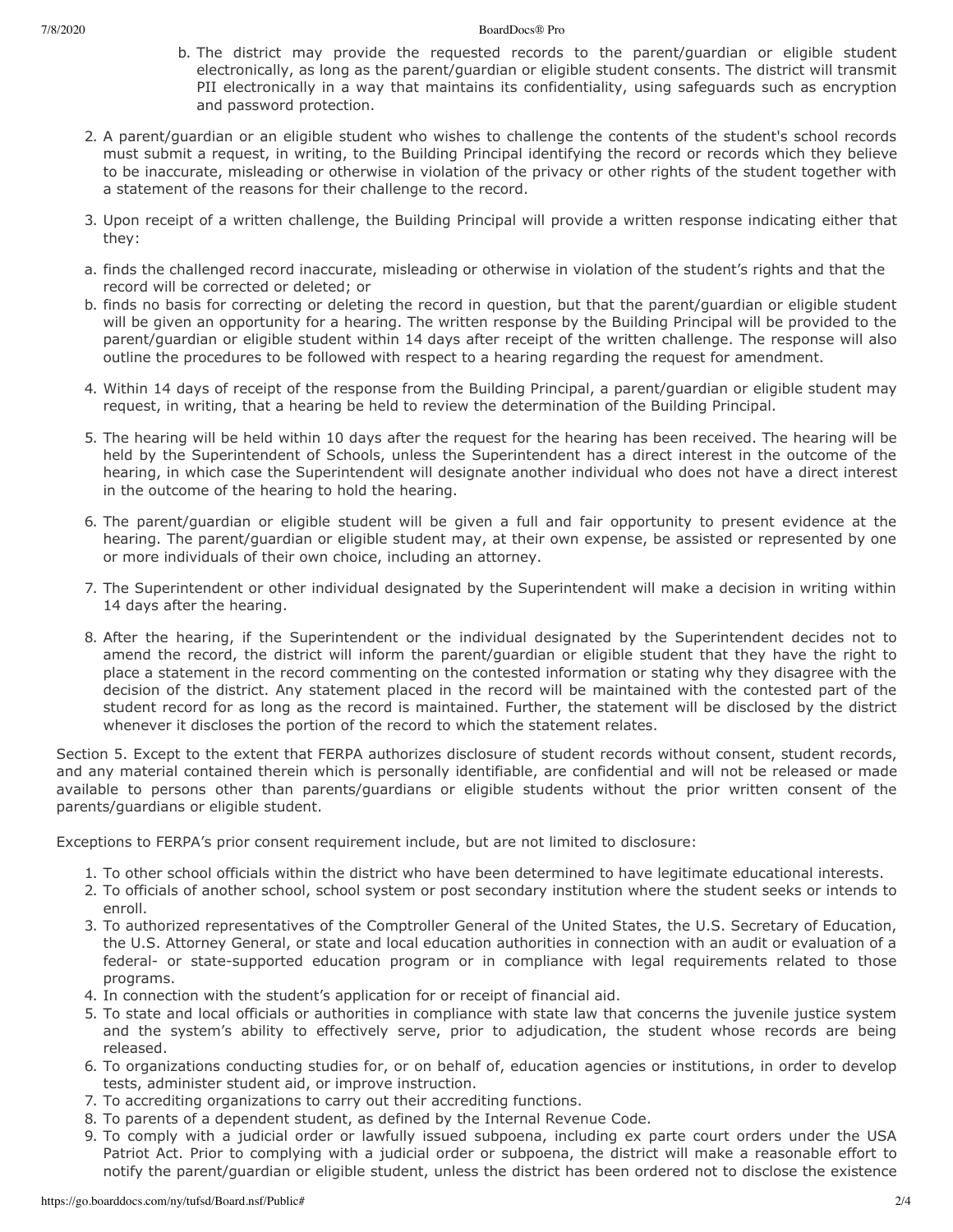#### 7/8/2020 BoardDocs® Pro

or content of the order or subpoena, or unless the parent is the subject of a court proceeding involving child dependency or child abuse and neglect matters, and the order is issued in context of that proceeding.

- 10. In connection with a health or safety emergency, the district will disclose information when, taking into account the totality of circumstances, a determination is made that there is an articulable and significant threat to the health or safety of the student or other individuals.
- 11. To teachers and school officials in other schools who have legitimate educational interests in the behavior or the student when the information concerns disciplinary action taken against the student for conduct that posed a significant risk to the safety or well-being of that student, other students, or other members of the school community.
- 12. To provide information that the district has designated as "directory information."
- 13. To provide information from the school's law enforcement unit records.
- 14. To a court, when the district is involved in legal action against a parent or student, those records necessary to proceed with the legal action.
- 15. To the U.S. Secretary of Agriculture, its authorized representatives from the Food and Nutrition Service, or contractors acting on its behalf, to monitor, evaluate and measure performance of federally-subsidized school food programs, subject to certain privacy protections.
- 16. To any caseworker or representative of a state or local child welfare agency or tribal organization who has the right to access a student's case plan, where the agency or organization is legally responsible for the care and protection of that student, not to be redisclosed except as permitted by law.

The district will use reasonable methods to provide access to student educational records to only those authorized under the law and to authenticate the identity of the requestor. The district will use an array of methods to protect records, including physical controls (such as locked cabinets), technological controls such as role-based access controls for electronic records, password protection, firewalls, encryption, and administrative procedures. The district will document requests for and release of records, and retain the documentation in accordance with law.

If the district enters into a contract with a third party that calls for receipt of student PII by the contractor, the agreement will include a data security and privacy plan that includes a signed copy of the Parents' Bill of Rights and addresses the following, among other contractual elements:

- 1. training of vendor employees regarding confidentiality requirements;
- 2. limiting access to PII to those individuals who have a legitimate educational interest or need access to provide the contracted services;
- 3. prohibiting the use of PII for any other purpose than those authorized under the contract;
- 4. prohibiting the disclosure of PII without the prior written consent of the parent/guardian or eligible student, unless it is to a subcontractor in carrying out the contract, or unless required by statute or court order, in which case they must provide notification to the district (unless notice is prohibited by the statute or court order);
- 5. maintaining reasonable administrative, technical and physical safeguards to protect PII;
- 6. using encryption technology to protect PII while in motion or in its custody to prevent unauthorized disclosure;
- 7. breach and notification procedures.

The district will, via written agreements, identify what personally identifiable information is to be disclosed, how the personally identifiable information will be used, and that the personally identifiable information will be destroyed or returned to the district by the authorized representative upon the expiration or termination of the agreement.

Section 6. Whenever a student record or any material contained therein is to be made available to third persons, other than those covered by the exceptions authorized by FERPA, the parent/guardian or eligible student must file a written consent to such action. The written consent must specify the records to be released, the reasons for such release, and to whom. If the parent or eligible student so requests, the district will provide them with a copy of the records disclosed. In addition, if the parent of a student who is not an eligible student so requests, the district will provide the student with a copy of the records disclosed.

Section 7. Unless specifically exempted by FERPA, all persons requesting access to such records will be required to sign a written form which indicates the legitimate educational interest that such person has in inspecting the records. Such form will be kept with the student's file and will be maintained with the student's file as long as the file is maintained.

### **Additional Rights Under New York State Law Related to the Protection of Student Data and Third Party Contractors**

New York State Law offers parents additional rights beyond FERPA in regard to third party contractors and student PII. The district will post on its website a 'Parents' Bill of Rights for Data Privacy and Security.' The 'Parents' Bill of Rights' will establish the following: